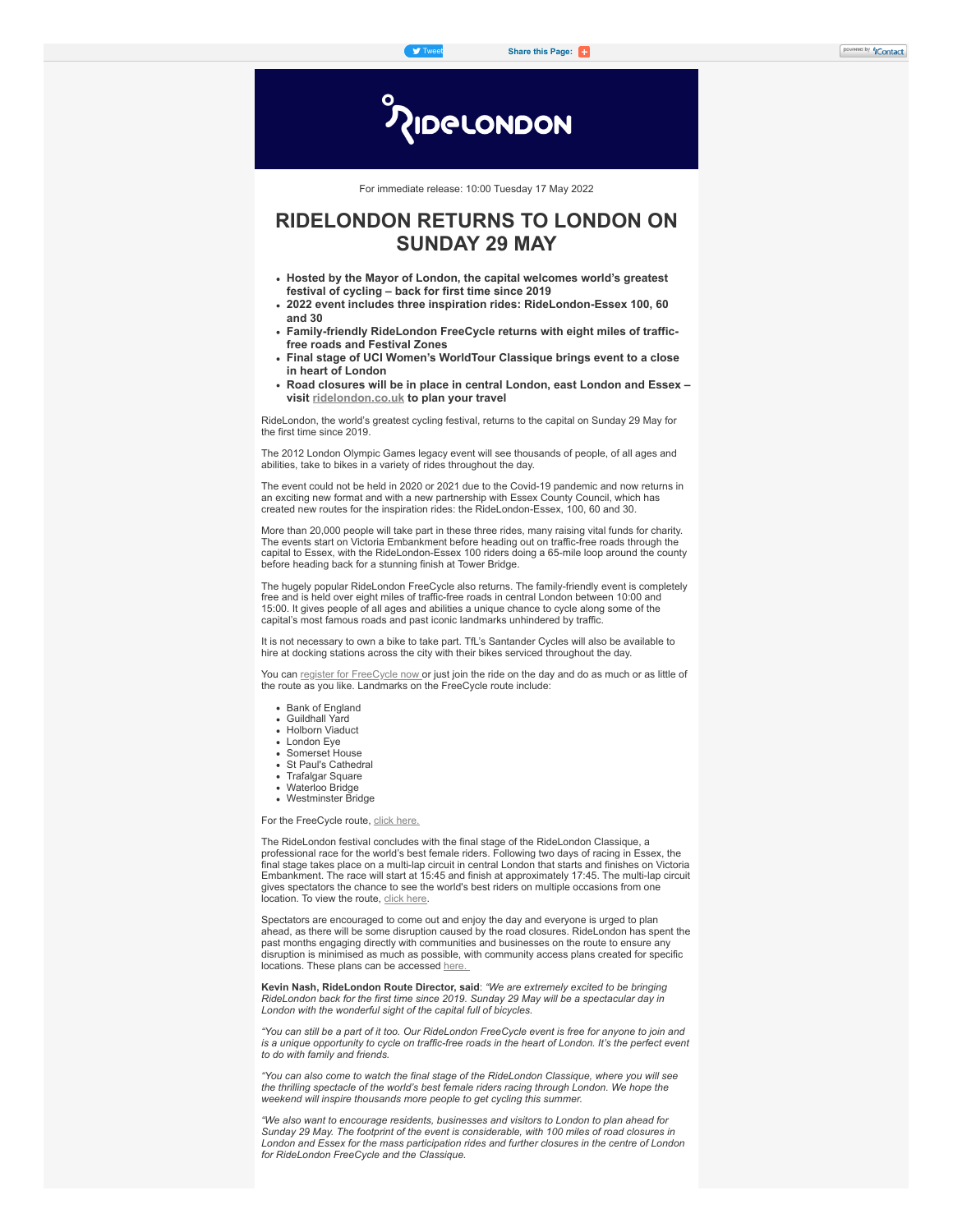*information about the community access plans and details about the best places to watch and* enjoy the day.

## Full details of the road closures can be found at [ridelondon.co.uk/road-closures](https://click.icptrack.com/icp/rclick.php?cid=813804&mid=418187&destination=https%3A%2F%2Fwww.ridelondon.co.uk%2Froad-closures%2Froad-closure-information&cfid=10964&vh=c6283a4d3620568a3d13f932bd512d09c906bd9760b8c4f261d01418766b6665)

[Detailed event and travel information can also be found on the RideLondon page of the TfL](https://click.icptrack.com/icp/rclick.php?cid=813804&mid=418187&destination=https%3A%2F%2Ftfl.gov.uk%2Fstatus-updates%2Fmajor-works-and-events%2Fridelondon-2022%3Fcid%3Dridelondon&cfid=10964&vh=c941f78e3b84219f1415427d05250049d26ed72d67037731b7fe8665270e0c23) website.

## **RIDELONDON: THE EVENTS**

**Friday 27 May: [Stage One of RideLondon Classique](https://click.icptrack.com/icp/rclick.php?cid=813804&mid=418187&destination=https%3A%2F%2Fwww.ridelondon.co.uk%2Fthe-classique%2Fthe-stages%2Fstage-one&cfid=10964&vh=4a0cbcb548909ac63b45d309c6004250399a8177aa1a967fdc747843195d6573)**

Start: 11:00 Promenade Park, Maldon , Essex

Predicted finish: 14:30-14:50, Maldon High Street, Essex

Stage One of the RideLondon Classique starts and finishes in Maldon, Essex. It heads north to Abberton Reservoir before a two-lap finishing circuit around Maldon and Little Baddow and a finish on Maldon High Street.

**Saturday 28 May: [Stage Two of RideLondon Classique](https://click.icptrack.com/icp/rclick.php?cid=813804&mid=418187&destination=https%3A%2F%2Fwww.ridelondon.co.uk%2Fthe-classique%2Fthe-stages%2Fstage-two&cfid=10964&vh=1af746815d4810b99dbaeb171401e70043c12823e72c898f4ab4f97e2af567b1)**

Start: 11:00 Anglia Ruskin University, Chelmsford, Essex

Predicted finish: 14"30-15:00 Epping High Street, Essex

Stage Two of the Classique starts at Chelmsford's Anglia Ruskin University, which will be celebrating hosting the stage start with a host of bike-themed activities throughout the day. The riders will head north to Essex villages of Finchingfield and Great Sampford before returning south through Great Dunmow and Fyfield before finishing with two laps around Epping and a finish on Epping High Street.

## **Sunday 29 May**

**[RideLondon-Essex 100,](https://click.icptrack.com/icp/rclick.php?cid=813804&mid=418187&destination=https%3A%2F%2Fwww.ridelondon.co.uk%2Four-rides%2Fridelondon-essex-100&cfid=10964&vh=ef74f35165c6ccae48468ef920533731c61d6059d2c2613f8e6a36b3e6886e12) [60](https://click.icptrack.com/icp/rclick.php?cid=813804&mid=418187&destination=https%3A%2F%2Fwww.ridelondon.co.uk%2Four-rides%2Fridelondon-essex-60&cfid=10964&vh=cee0d0bbfc9405a4452244baeeec58475aeef04fd907609139a58c1d19343865) and [30.](https://click.icptrack.com/icp/rclick.php?cid=813804&mid=418187&destination=https%3A%2F%2Fwww.ridelondon.co.uk%2Four-rides%2Fridelondon-essex-30&cfid=10964&vh=eded6f3fc3e224a729e46d92ee518cb37f0c0d18caddf4526fb9bc1fd6a4b6c2)**

**Start:** From 06:00, Victoria Embankment

**Finish:** From 10:00, Tower Bridge

The mass participation rides described as 'the London Marathon on wheels'. More than 20,000 riders will be taking part in either a 100, 60 or 30-mile ride. The longest challenge, the RideLondon-Essex 100, will take riders into Essex via Epping Forest, through Ongar, Fyfield and Great Dunmow before reaching halfway at Felsted. From there, riders will follow a section of the 2014 Tour de France route, travelling south towards the west of Chelmsford and Writtle before returning to central London via Ongar.

## **[RideLondon FreeCycle](https://click.icptrack.com/icp/rclick.php?cid=813804&mid=418187&destination=https%3A%2F%2Fwww.ridelondon.co.uk%2Four-rides%2Fridelondon-freecycle&cfid=10964&vh=8fa450cd37331dffb50b664ac2c9054a5611fb9e42c2cfaba0bef1cf461779a3)**

Times:10:00 to 15:00

Route: [Click here.](https://click.icptrack.com/icp/rclick.php?cid=813804&mid=418187&destination=https%3A%2F%2Fwww.ridelondon.co.uk%2Four-rides%2Fridelondon-freecycle&cfid=10964&vh=8fa450cd37331dffb50b664ac2c9054a5611fb9e42c2cfaba0bef1cf461779a3)

The free, family-friendly event held on eight miles of traffic-free roads in central London. The event takes in some of London's most famous streets and passes iconic landmarks including Bank of England, London Eye, the Southbank, St Paul's Cathedral and Trafalgar Square. There are four fun-filled, free Festival Zones on route at Lincoln's Inn Fields, Waterloo Place, Guildhall Yard and St Paul's Churchyard & Paternoster Square.

#### **[Stage Three of RideLondon Classique](https://click.icptrack.com/icp/rclick.php?cid=813804&mid=418187&destination=https%3A%2F%2Fwww.ridelondon.co.uk%2Fthe-classique%2Fthe-stages%2Fstage-three&cfid=10964&vh=9c837cbd0096407c2c868bb456fe556a99b2a846dbfc31aca716c1d664a01d7b)**

**Start:** 15:45, Victoria Embankment

#### **Predicted finish:** 1730-1745, Victoria Embankment

Stage three is a multi-lap course held in the heart of London. It starts and finishes on Victoria Embankment and passes some of the capital's most historic landmarks. It is expected to be a fast, frantic final stage which is likely to culminate in a thrilling sprint finish to entertain the spectators.

#### **ENDS**

#### **NOTES TO EDITORS**

- [RideLondon,](https://click.icptrack.com/icp/rclick.php?cid=813804&mid=418187&destination=https%3A%2F%2Fwww.ridelondon.co.uk%2F&cfid=10964&vh=dfa5dd36c86f7e5cafd406816d657dc4f21075170013b6b4c766661741fb452f) the world's greatest festival of cycling, was developed by the Mayor of London and his agencies. It was first held in August 2013 and is a legacy event from the London 2012 Olympics.
- The RideLondon Classique has been a UCI Women's WorldTour event since 2016. The race was not held in 2020 or 2021 due to the Covid-19 pandemic
- 2022 is the first year the Classique will be held over three stages, two in Essex and one in London. Previously it has been a one-day race in central London
- The Classique is part of RideLondon, the world's greatest cycling festival. In the first seven years of the event (2013- 2019) more than 467,000 participants have taken part including more than 140,000 new or lapsed cyclists who were inspired to start cycling. More than £80 million was raised for more than 1,000 charities.
- RideLondon will partner with Essex County Council in 2022. Surrey County Council previously partnered with the event from 2013 to 2020.
- London Marathon Events gifts its surplus each year to The London Marathon Charitable Trust.
- Since 1981, The London Marathon Charitable Trust has awarded grants totalling in excess of £95 million to more than 1,500 projects in London and across the UK.

**For further information, please contact:**

Ryan Goad | Head of Communications & TV | London Marathon Events Ltd e ryan.goad@londommarathonevents.co.uk | m +44 (0) 7950 708574



 $90f$